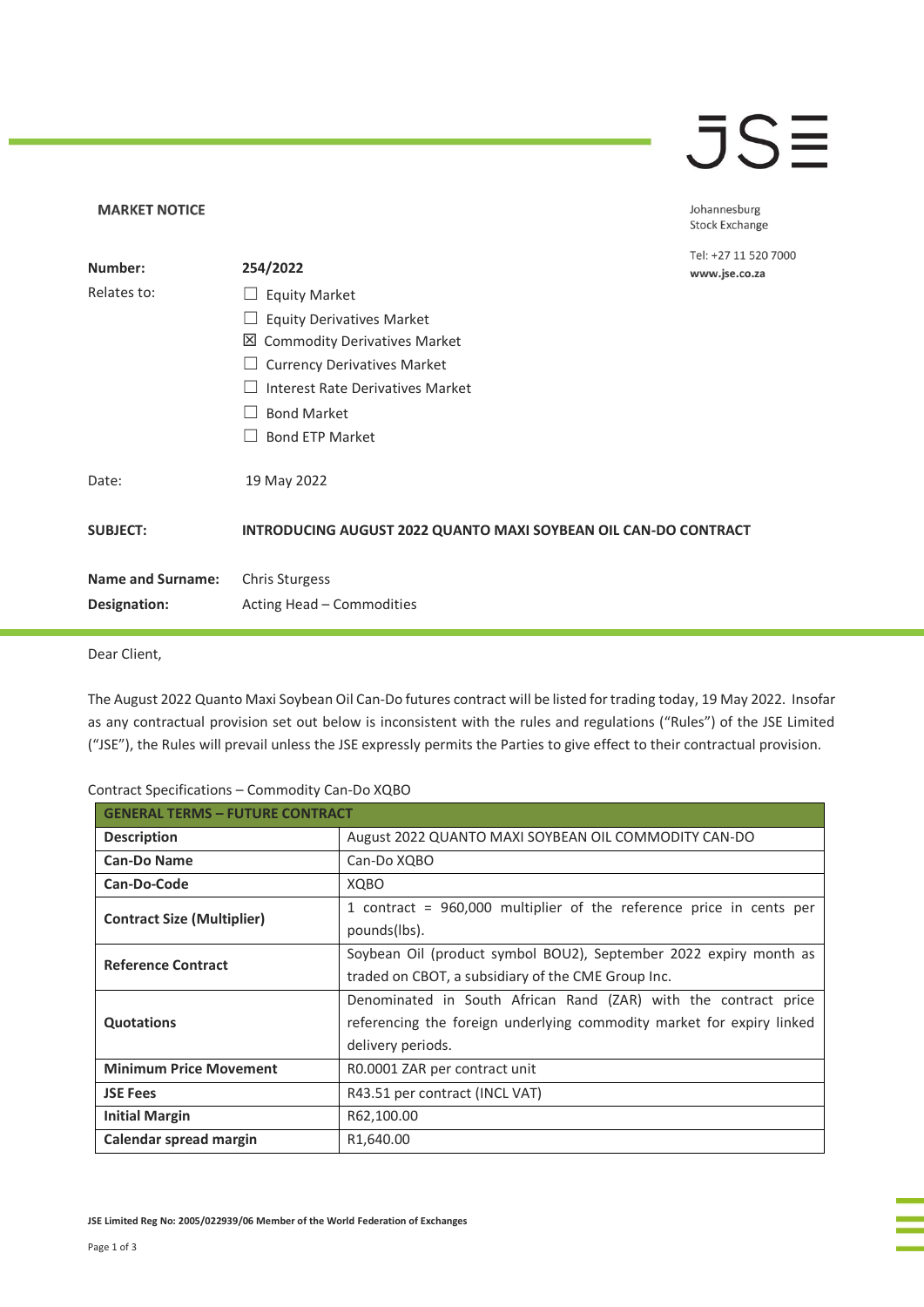## $JS\equiv$

i<br>I

j.

| <b>Position Limits</b>                      | Not applicable                                                              |
|---------------------------------------------|-----------------------------------------------------------------------------|
| <b>Trade Date</b>                           | The date the Can-Do position is first entered into by the clients and       |
|                                             | captured by the JSE.                                                        |
|                                             | Any day on which banks are open for a normal trading day in                 |
| <b>Business Day</b>                         | Johannesburg and prices are published by the JSE.                           |
| <b>Underlying</b>                           |                                                                             |
|                                             | A Soybean oil futures contract meeting all specifications as listed and     |
| <b>Underlying Future</b>                    | traded on CBOT, a subsidiary of the CME Group Inc. The JSE reserves the     |
|                                             | right to amend the contract specifications including settlement             |
|                                             | methodology should this be amended by the reference exchange.               |
|                                             | Snapshots of contract will be taken between 16h55 and 17h00. Based on       |
| <b>Daily MTM</b>                            | the random snapshot selected the MTM will be calculated as the middle of    |
|                                             | the double based on best bid and offer. There will be no foreign exchange   |
|                                             | rate adjustments.                                                           |
| <b>Daily MTM time</b>                       | 16h55-17h00                                                                 |
|                                             | As agreed by the Long and the Short Party on the trade date in Rand cents   |
| Initial reference level                     | per pound(lbs.). Confirmed by the EFR transaction generated by the          |
|                                             | exchange upon confirmation of the Can-Do trade. The report only             |
|                                             | transactions will be facilitated by the JSE.                                |
| <b>Underlying Currency</b>                  | Rand (ZAR)                                                                  |
| Last trading date                           | 26 August 2022                                                              |
| <b>Settlement Date</b>                      | 29 August 2022                                                              |
| <b>Valuation Frequency</b>                  | Daily between 16h55 and 17h00                                               |
| <b>TERMS &amp; CONDITIONS - Can-Do XQOS</b> |                                                                             |
| <b>Type</b>                                 | Can-Do Future                                                               |
| <b>Buyer</b>                                | Is the party that is the Long Party to the Can-Do Future                    |
| <b>Seller</b>                               | Is the party that is the Short Party to the Can-Do Future                   |
|                                             | As agreed by the Long and the Short Party on the trade date in Rand cents   |
| <b>Initial Futures Price</b>                | per pound (lbs). Confirmed by the EFR transaction generated by the          |
|                                             | exchange upon confirmation of the Can-Do trade. The report only             |
|                                             | transactions will be facilitated by the JSE.                                |
| <b>PROCEDURE AT EXPIRATION</b>              |                                                                             |
|                                             | The final settlement price for cash settlement of the contract will require |
|                                             | only CME Group closing price, denominated in ZAR. The CME Group             |
| <b>Final valuation and cash settlement</b>  | settlement value (MTM) published on the last trading date of the South      |
|                                             | African contract, for avoidance of doubt 26 August 2022, will be applied as |
|                                             | the final cash settlement value on settlement date 29 August 2022. There    |
|                                             | will be no foreign exchange rate adjustments.                               |
| <b>GENERAL TERMS - OPTIONS CONTRACT</b>     |                                                                             |
| <b>Description</b><br><b>Can-Do Name</b>    | August 2022 QUANTO MAXI SOYBEAN OIL COMMODITY CAN-DO OPTION                 |
|                                             | Can-Do XQBO                                                                 |
| Can-Do-Code                                 | XQBO                                                                        |